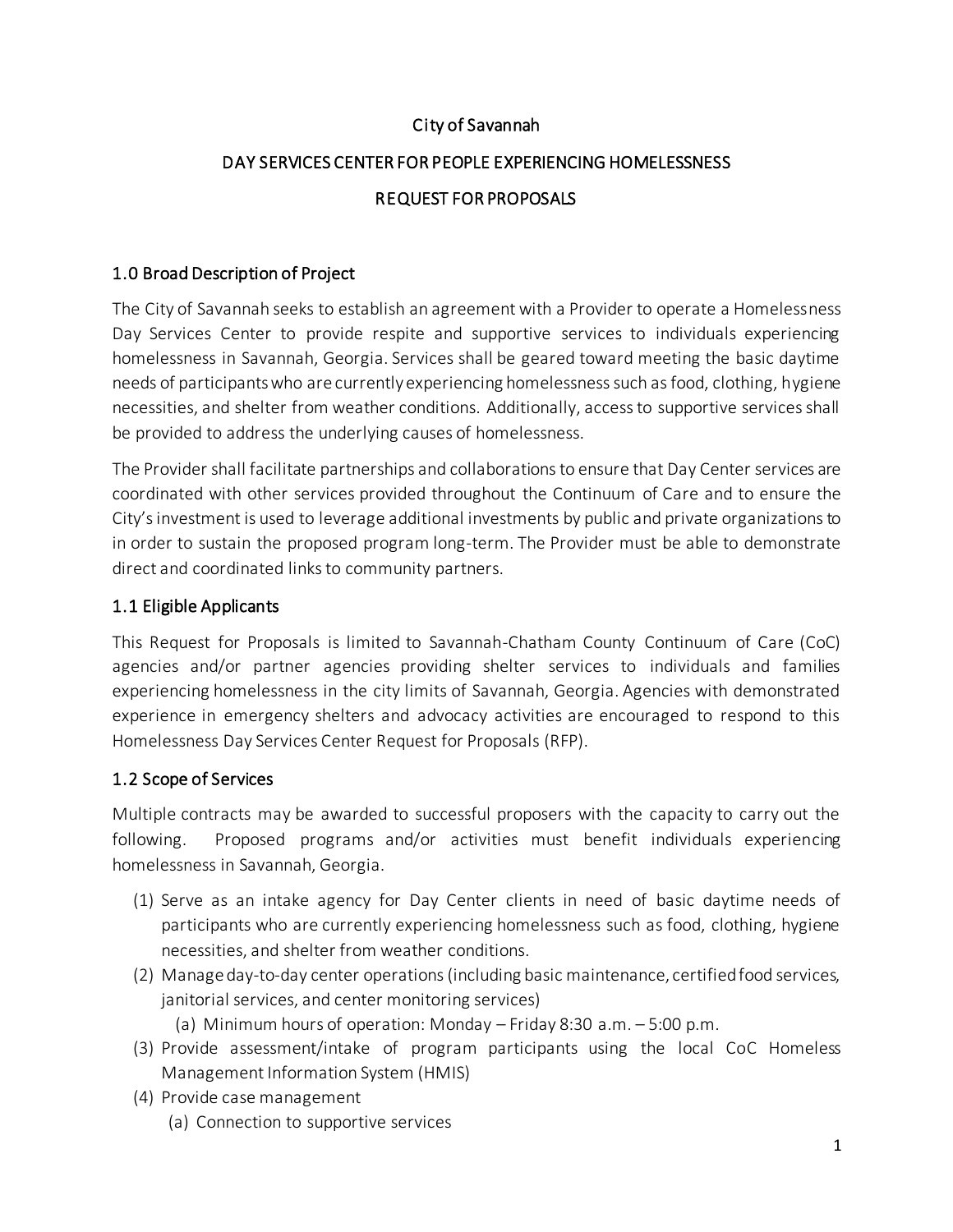- (b) Life skills training
- (c) Employment services and/or referral to job training programs
	- i. Vocational training
	- ii. Job readiness training
- (5) Provide referrals/linkages to the following services (as applicable)
	- (a) Counseling services/behavioral health services
	- (b) Medical health care services
	- (c) Oral health care services
	- (d) Vision screenings
	- (e) Mental health care services
	- (f) Prescription assistance
	- (g) Behavioral health care services
	- (h) Substance use treatment
	- (i) Legal aid services
	- (j) GED program or adult literacy program
	- (k) Harm reduction
	- (l) Immigration services
	- (m) Shelter diversion programs
		- i. Alternative housing arrangements
		- ii. Financial resources to achieve permanent housing
		- iii. Housing Case Manager
- (6) Provide access to the following services
	- (a) Nutritious meals and clean drinking water
	- (b) Transportation from remote sites to the day center
	- (c) Laundry services
	- (d) Shower facilities
- (7) Outreach and promote the program to the target population
- (8) Optional services
	- (a) Computer lab to check email, build resumes, or job search
	- (b) Recreational space (e.g., watching television, playing cards, reading and writing)
	- (c) Mail receiving services
	- (d) Locker/bag check safe storage for employment purposes only
	- (e) Access to public transportation assistance
	- (f) Access to personal care services (i.e., haircuts, clothing for employment/interviews)

## 1.3 Proposal Format

Applicants are required to submit a narrative response to the following questions using the outline as it appears below. All responses must be labeled accordingly.

(1) Applicant Experience: Please describe your organization's experience and capability to provide the service being proposed. In your response, please include the following: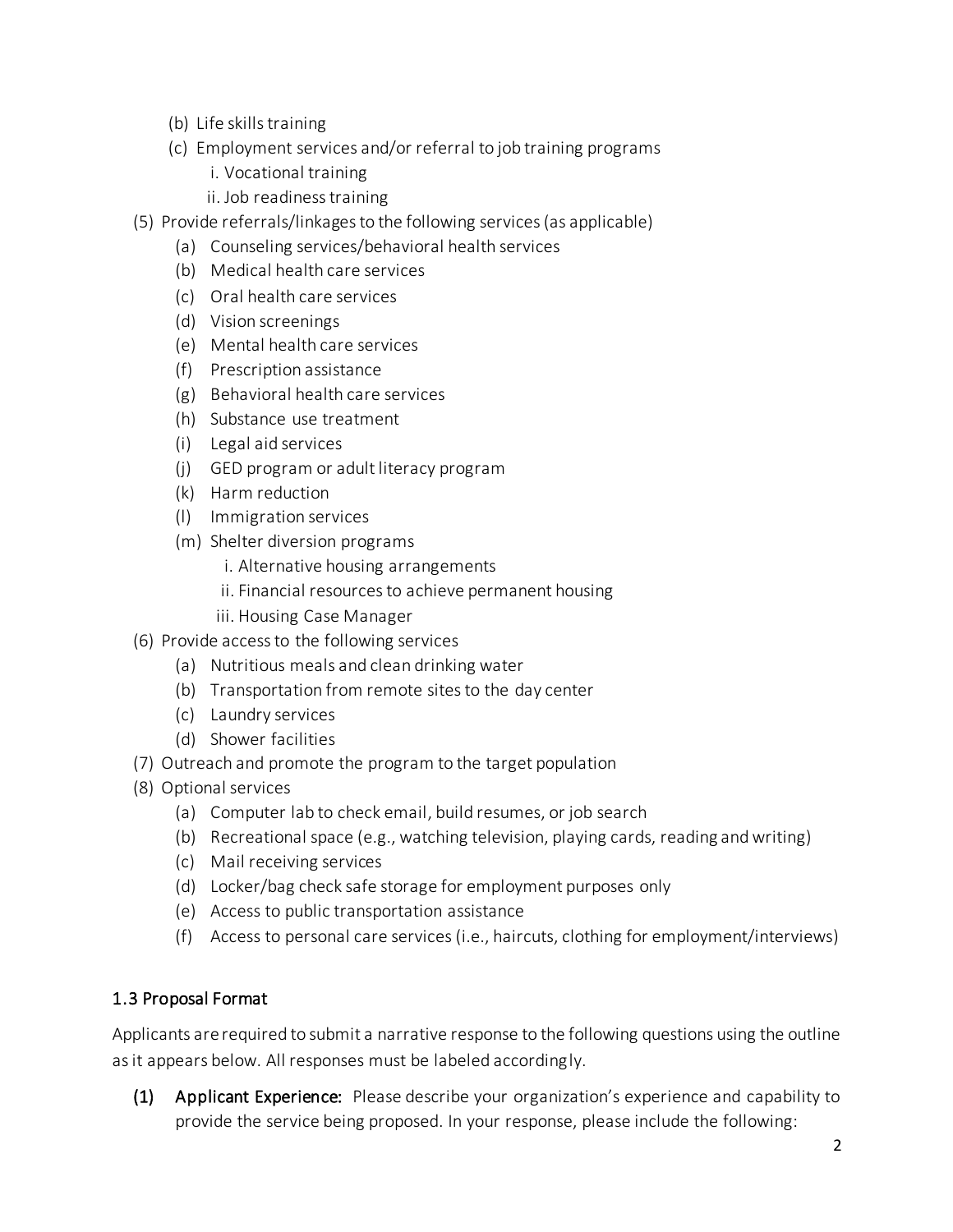- (a) Organization's mission.
- (b) Organization's experience in addressing and prioritizing equity and inclusion in program and service delivery, governance, hiring practices, etc. Include relevant program data and statistics, staff and Board of Director's demographic breakdown, and clients served.
- (c) Years of experience serving people experiencing homelessness.
- (d) Description of programs provided to people experiencing homelessness and locations where services were provided.
- (e) Other information that demonstrates your organization's capability and capacity to deliver the program being proposed.
- (2) Proposed Program: Please provide a description of your proposed program and services. In your response, include the following:
	- (a) Detailed description of the services to be provided Include a description of any evidence based/evidence-informed practices that will be implemented. Refer to the Scope of Services for requirements.
	- (b) Assessment/Intake Process and Eligibility Verification Include a detailed description of the assessment or intake process and how client eligibility will be collected and validated.
	- (c) Equity and Inclusion Include a description of how the proposed program/services will address and incorporate equity and inclusive practices.
	- (d) Number Served Include an approximate number of people to be served by the program and daily center capacity.
	- (e) Program Hours and Locations The City desires for the program to be as accessible as possible. Identify the specific locations, days, and times when program services will be available, including physical addresses. If services will be available at multiple sites, indicate which services will be available at each site.
	- (f) Outreach and Marketing Plan Include a description of how the program will be promoted to clients and how clients will get to the location and access services.
	- (g) Proposed Staffing Plan– Include staff names, title, relevant experience, role in the proposed program, number of hours per week in the program proposed, and reporting/supervision structure or organizational chart.
	- (h) Partner Organizations The City of Savannah encourages organizations to partner with each other to reach as many areas of the community as possible where assistance may be needed. For example, a shelter may not have the capacity to perform transportation activities required for the program and may seek to enter a partnership with an experienced organization to perform this function. NOTE: Partner agencies are subject to all program requirements related to the program component they manage including monitoring, record keeping etc. Please describe any new or existing partnerships the Provider plans to pursue to assist with implementation of the program. Include a letter(s) of support from partner organizations, with the proposed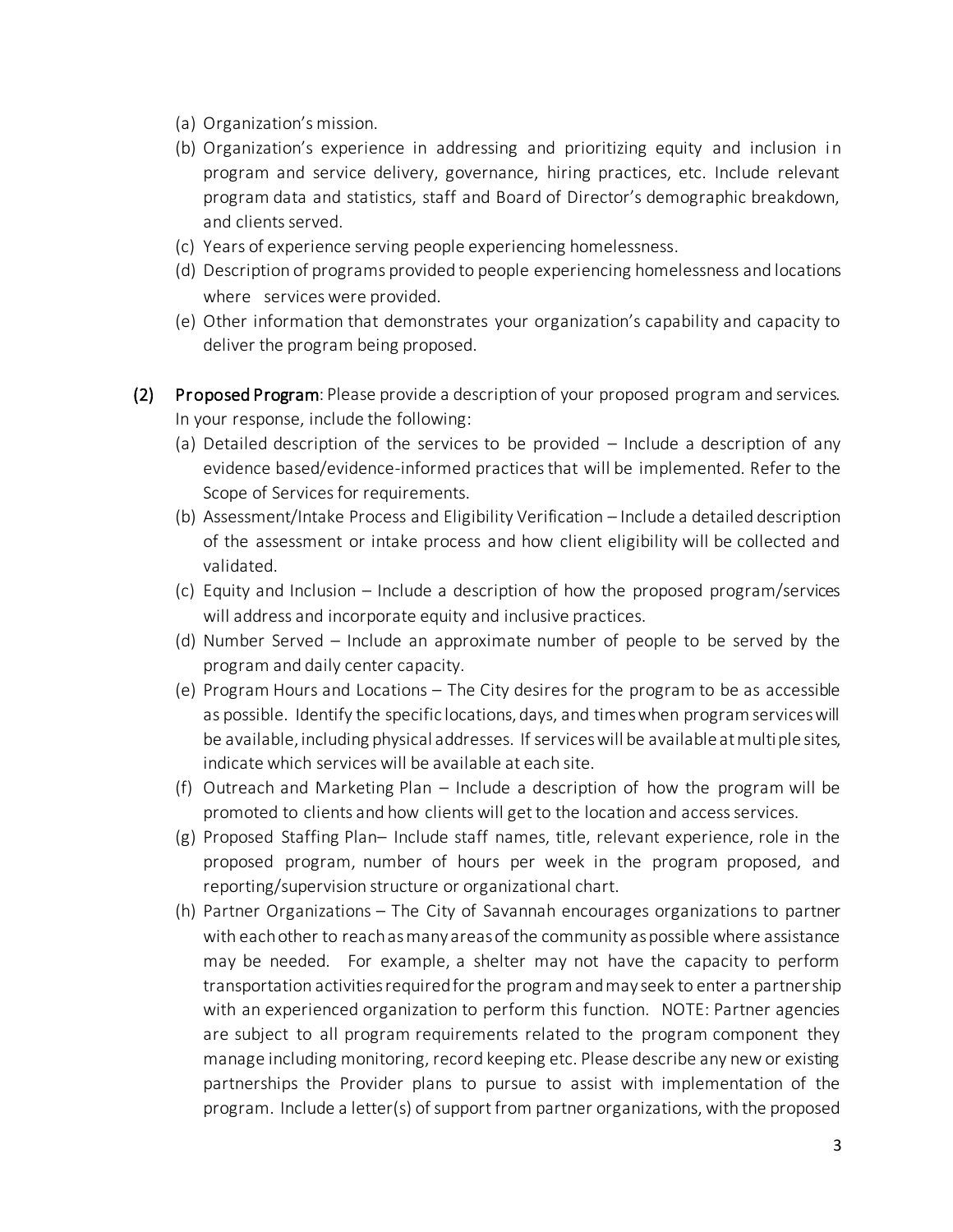role(s) of partners and whether the relationship is/will be voluntary or paid. Identify the lead Agency.

- (i) Organizational capacity for data collection and evaluation Include a detailed description of the methods that will be used to collect the information, including specific measurable goals to assess program outcomes on clients served and performance measures that will be utilized to assess effectiveness of the services proposed.
- (j) Program timeline Include a proposed timeline for administering the program.
- (3) Proposed Sustainability Plan: The Provider shall ensure that the city's investments are used to leverage additional investments/donations to the maximum extent possible to address the needs individuals and families experiencing homelessness. Please describe the proposed sustainability plan that includes the following:
	- (a) How the agency plans to maintain the program and services should city funding not be available in future years.
	- (b) Additional funding sources identified for the continued operation of the day center.
	- (c) Specific strategies and a projected timeline to continue the Day Center program after the pilot year's initial investment from the City of Savannah.
	- (d) Specific services and activities to be continued, how many employees or volunteers will be needed, and how large (scale) the program will be.
	- (e) Identify current and potential partners and other stakeholders needed to manage, operate, and sustain the selected services and activities.
- (4) Budget: (use budget template in Attachment B) Provide a comprehensive itemized budget proposal. Include a detailed statement of hourly rates for all positions, full-time employees dedicated to the proposed program, subcontracting and consulting agreements, equipment and supplies, reimbursable expenses, in-kind contributions, other funding sources, etc. The budget should clearly explain all costs related to the services provided. Total expenses should not exceed the total of all funding sources.

#### 1.4 Basis of Award

Proposals will be evaluated by a Proposal Review Committee (Review Committee). The Review Committee reserves the right to conduct interviews of any or all proposers as it deems necessary. Scores will be based on the following categories:

| Category                     | Points |
|------------------------------|--------|
| Applicant Experience         | 20     |
| Proposed Program             | 40     |
| Proposed Sustainability Plan | 10     |
| <b>Budget</b>                | 30     |
| Total                        | 100    |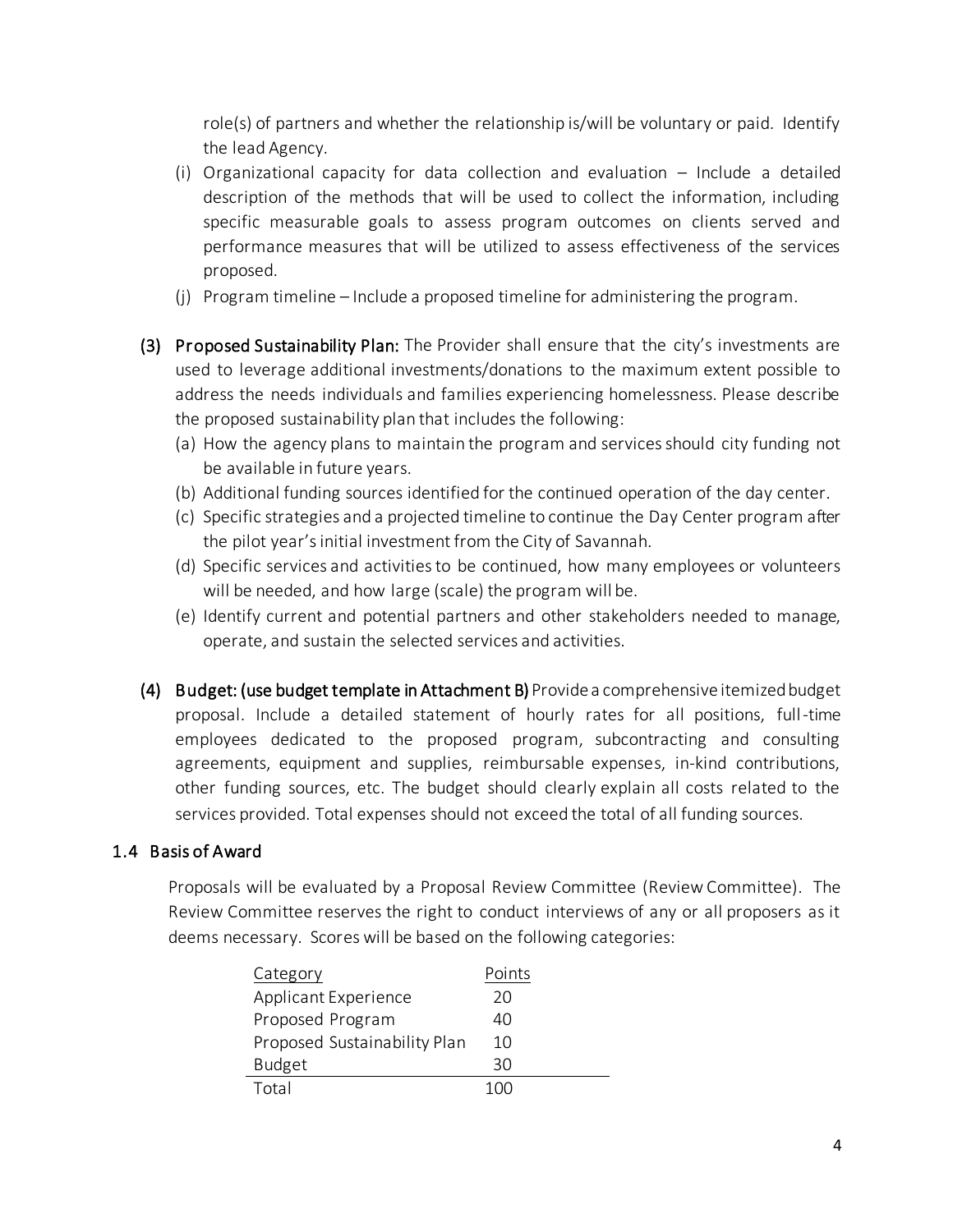# 1.5 Proposal Deadline

All proposals must be submitted in accordance with the instructions contained in this Request for Proposals. All requested information must be included at the time the proposal is submitted. Proposals must be submitted electronically to the City of Savannah, Human Services Department, no later than 5:00 p.m., June 30, 2022 at: [grants@savannahga.gov](mailto:grants@savannahga.gov). Late proposals will not be accepted.

For more information about this opportunity, see the Homelessness Day Center Services Request for Proposals on the City's website at [www.savannahga.gov/humanservices](http://www.savannahga.gov/humanservices).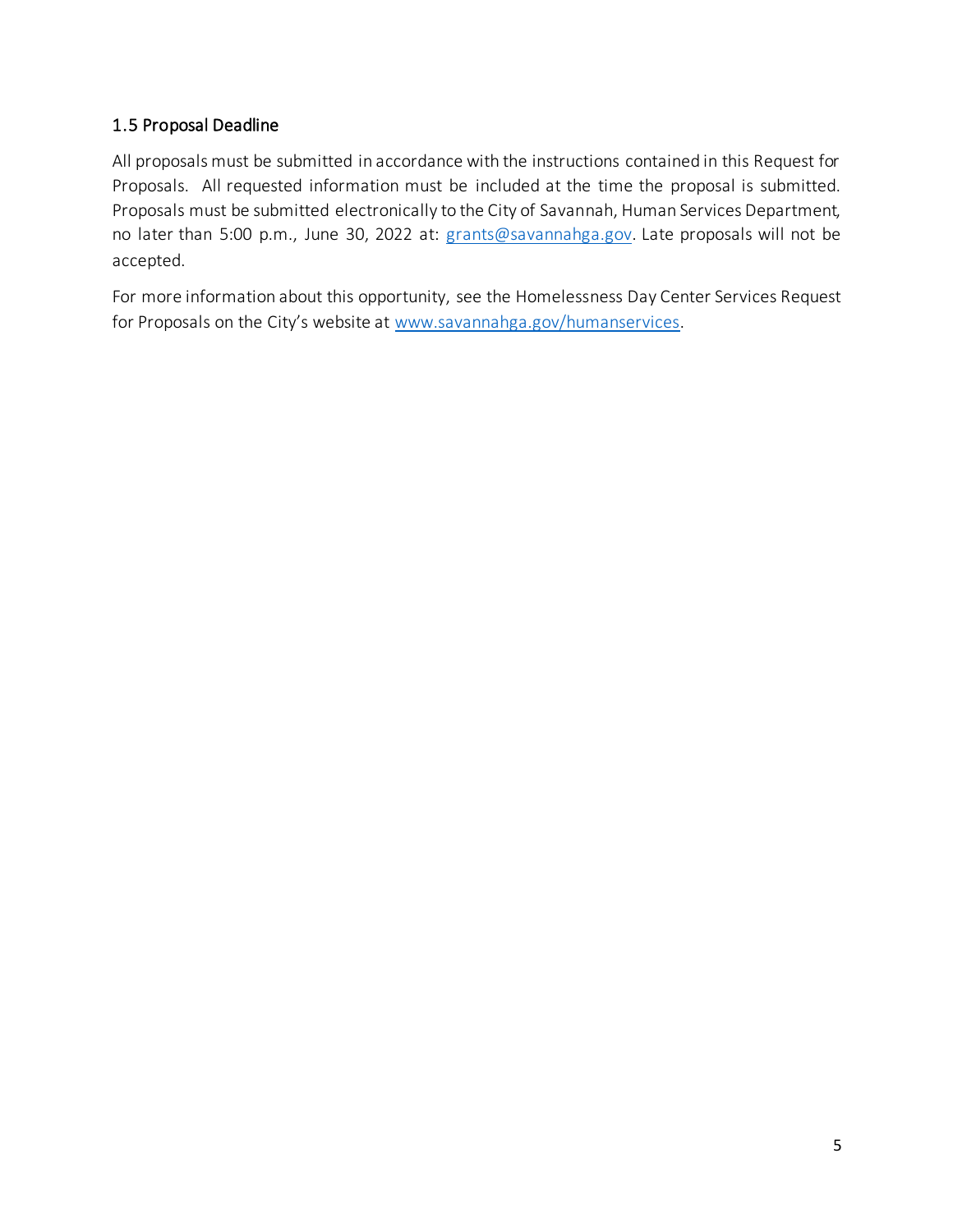#### Attachment A: Proposal Certification

| Organization:                                  |                                                                                 |
|------------------------------------------------|---------------------------------------------------------------------------------|
| Address:                                       |                                                                                 |
| City and Zip Code:                             |                                                                                 |
| <b>Primary Contact:</b>                        |                                                                                 |
| <b>Contact Phone:</b>                          |                                                                                 |
| Email:                                         |                                                                                 |
| <b>Funding Request:</b>                        | \$                                                                              |
| Approximate Number of<br>Clients to be Served: | (Check One): Day $\square$ Week $\square$ Month $\square$ Year $\square$<br>Per |
| Proposed Days/Hours of<br>Service:             |                                                                                 |

## **Certification**

By signing below, I certify that to the best of my knowledge that the information contained in this proposal is accurate and complete and that I have legal authority to commit this Provider to a contractual agreement. I understand that final funding by the City of Savannah for any services of the type described in this Request for Proposals is based upon actual funding levels and approval of any contract by the Mayor and Aldermen of the City of Savannah.

I understand that the costs incurred in preparing and submitting this proposal for consideration by the City of Savannah shall not be reimbursed.

| Signature: | Date:  |
|------------|--------|
| Name:      | Title: |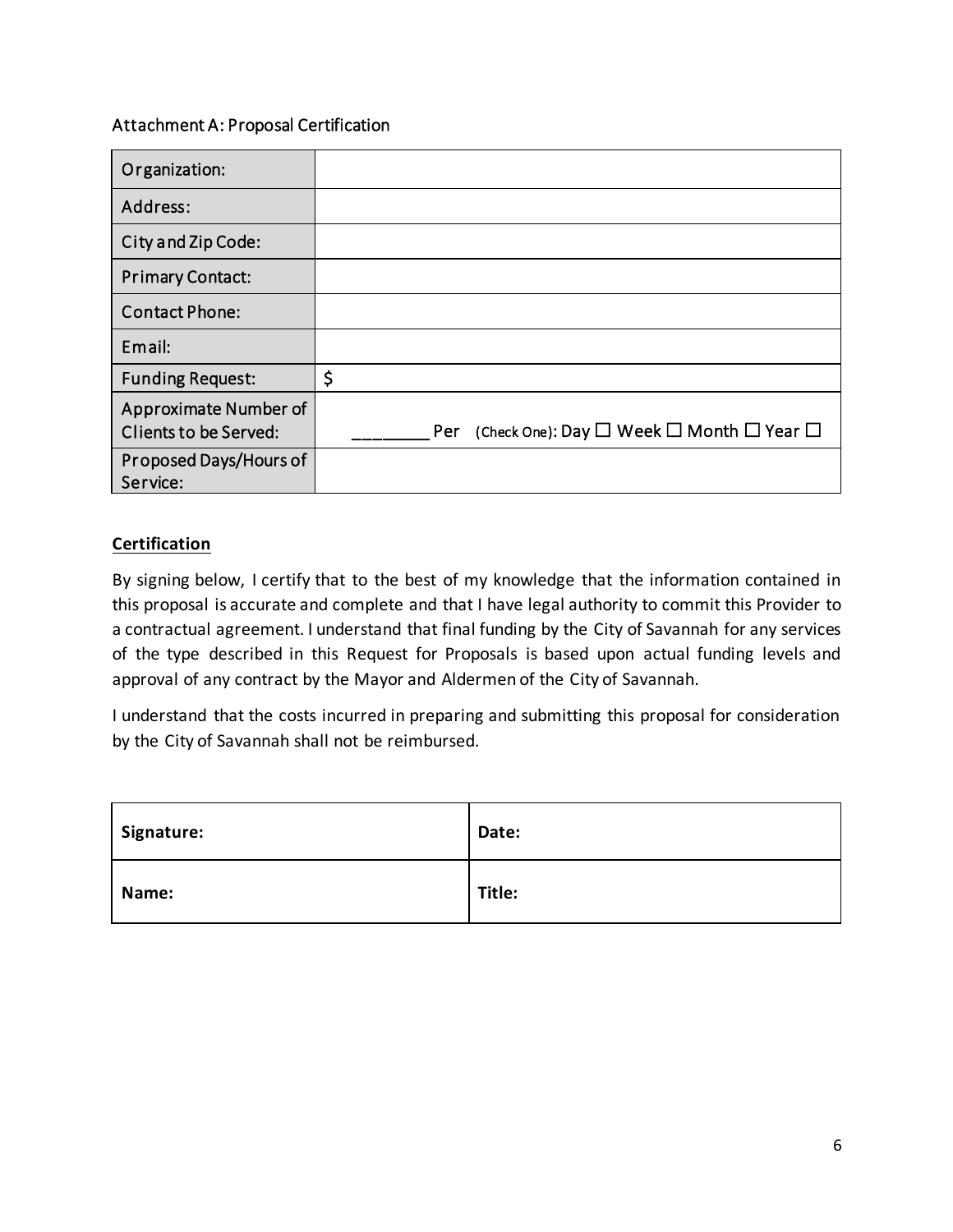## Attachment B(1): Budget Template

# [ENTER PROGRAM NAME] REVENUE [ENTER AGENCY NAME]

*This form should reflect the budget for the program proposed in your proposal. Please include funding from all sources which will be used to carry-out the Homelessness Day Services Center Program. Add additional rows if necessary.*

| <b>REVENUE</b> |                                                  | 2022 PROJECTED |
|----------------|--------------------------------------------------|----------------|
|                | Government Fees & Grants (Federal, State, Local) |                |
| 1.             |                                                  |                |
| 2.             |                                                  |                |
| 3.             |                                                  |                |
| 4.             |                                                  |                |
| 5.             |                                                  |                |
| 6.             |                                                  |                |
| Subtotal       |                                                  | \$-            |
|                | <b>Private Grants</b>                            |                |
| 7.             |                                                  |                |
| 8.             |                                                  |                |
| 9.             |                                                  |                |
| 10.            |                                                  |                |
| Subtotal       |                                                  | \$-            |
|                | Program Fees                                     |                |
| 11.            |                                                  |                |
| 12.            |                                                  |                |
| Subtotal       |                                                  | \$-            |
|                | Membership Dues                                  |                |
| 13.            |                                                  |                |
| 14.            |                                                  |                |
| Subtotal       |                                                  | \$-            |
|                | Other Support & Revenue                          |                |
| 15.            |                                                  |                |
| 16.            |                                                  |                |
| 17.            |                                                  |                |
| 18.            |                                                  |                |
| Subtotal       |                                                  | \$-<br>\$-     |
| 19.            | REVENUE (lines 1 thru 18)                        |                |
| 20.            | Revenue from City of Savannah                    |                |
| 21.            | TOTAL REVENUE (line 19 + 20)                     | \$-            |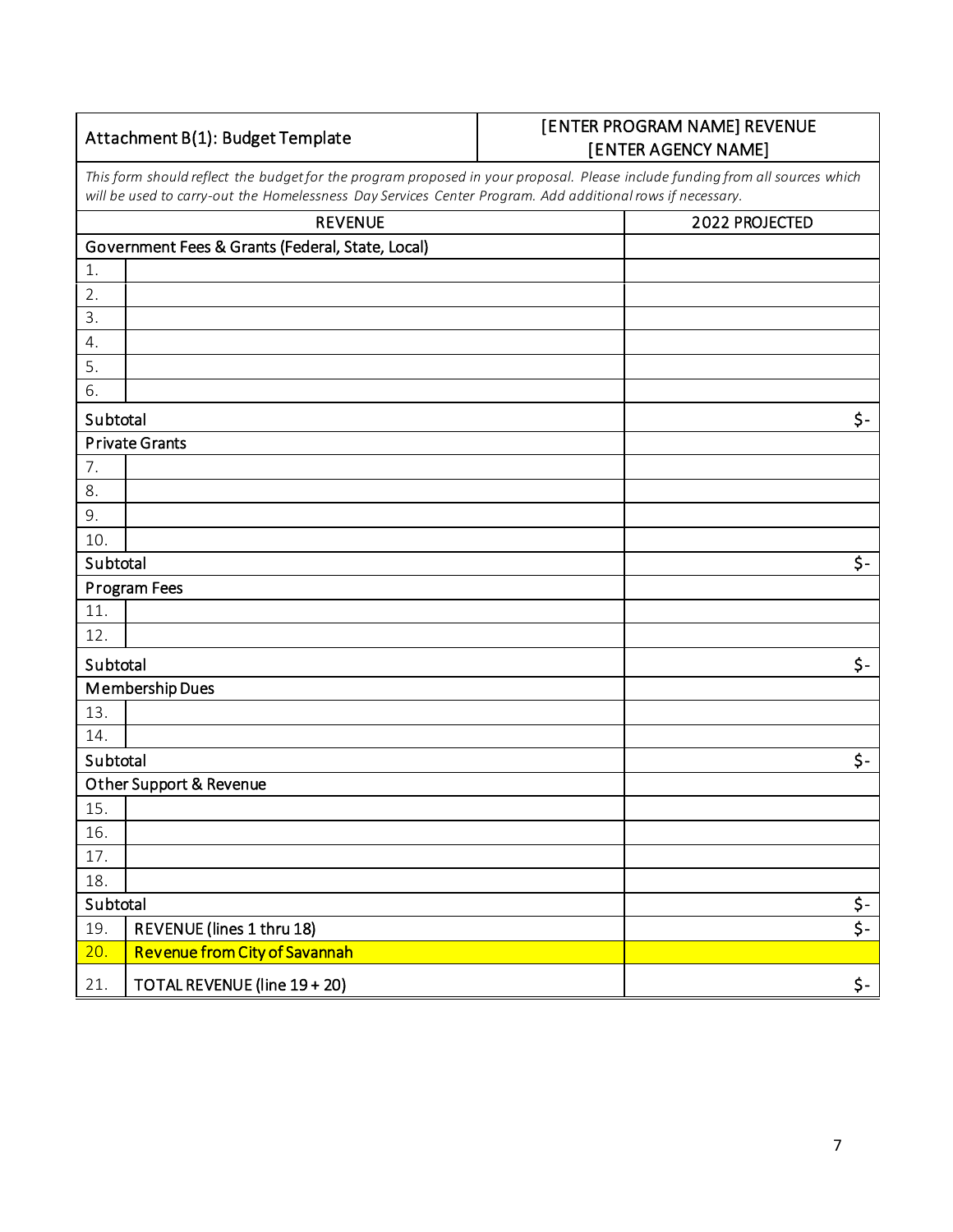| Attachment B(2): Budget Template |                                                                                                                                                                                                                                                                                                                                                                 | [ENTER PROGRAM NAME] EXPENDITURES<br>[ENTER AGENCY NAME] |                                                                      |  |                       |
|----------------------------------|-----------------------------------------------------------------------------------------------------------------------------------------------------------------------------------------------------------------------------------------------------------------------------------------------------------------------------------------------------------------|----------------------------------------------------------|----------------------------------------------------------------------|--|-----------------------|
|                                  | This form should reflect the budget for the program proposed in your proposal. Please include all anticipated<br>expenditures related to the Homelessness Day Services Center. Add additional rows if necessary. Utilize the appropriate<br>column to show whether the expenditure will be paid using City of Savannah funding or other agency funding sources. |                                                          |                                                                      |  |                       |
|                                  | <b>EXPENDITURES</b>                                                                                                                                                                                                                                                                                                                                             |                                                          | 2022 EXPENSES (City<br><b>OTHER EXPENSES</b><br>of Savannah Funding) |  | <b>TOTAL EXPENSES</b> |
|                                  | <b>PERSONNEL SERVICES</b>                                                                                                                                                                                                                                                                                                                                       |                                                          |                                                                      |  |                       |
| 22.                              | Salaries                                                                                                                                                                                                                                                                                                                                                        |                                                          |                                                                      |  |                       |
| 23.                              | Taxes and Benefits                                                                                                                                                                                                                                                                                                                                              |                                                          |                                                                      |  |                       |
| 24.                              |                                                                                                                                                                                                                                                                                                                                                                 |                                                          |                                                                      |  |                       |
| 25.                              |                                                                                                                                                                                                                                                                                                                                                                 |                                                          |                                                                      |  |                       |
| 26.                              |                                                                                                                                                                                                                                                                                                                                                                 |                                                          |                                                                      |  |                       |
| 27.                              |                                                                                                                                                                                                                                                                                                                                                                 |                                                          |                                                                      |  |                       |
|                                  | <b>CONTRACTUAL SERVICES</b>                                                                                                                                                                                                                                                                                                                                     |                                                          |                                                                      |  |                       |
| 28.                              | Utilities                                                                                                                                                                                                                                                                                                                                                       |                                                          |                                                                      |  |                       |
| 29.                              | Telephone                                                                                                                                                                                                                                                                                                                                                       |                                                          |                                                                      |  |                       |
| 30.                              | Travel/Training                                                                                                                                                                                                                                                                                                                                                 |                                                          |                                                                      |  |                       |
| 31.                              | Advertising                                                                                                                                                                                                                                                                                                                                                     |                                                          |                                                                      |  |                       |
| 32.                              | Occupancy Costs                                                                                                                                                                                                                                                                                                                                                 |                                                          |                                                                      |  |                       |
| 33.                              | Dues & Memberships                                                                                                                                                                                                                                                                                                                                              |                                                          |                                                                      |  |                       |
| 34.                              | Professional Services                                                                                                                                                                                                                                                                                                                                           |                                                          |                                                                      |  |                       |
| 35.                              | Insurance                                                                                                                                                                                                                                                                                                                                                       |                                                          |                                                                      |  |                       |
| 36.                              | <b>Building Maintenance</b>                                                                                                                                                                                                                                                                                                                                     |                                                          |                                                                      |  |                       |
| 37.                              | Equipment Maintenance                                                                                                                                                                                                                                                                                                                                           |                                                          |                                                                      |  |                       |
| 38.                              | Rentals (Equipment)                                                                                                                                                                                                                                                                                                                                             |                                                          |                                                                      |  |                       |
| 39.                              | Printing and Publications                                                                                                                                                                                                                                                                                                                                       |                                                          |                                                                      |  |                       |
| 40.                              |                                                                                                                                                                                                                                                                                                                                                                 |                                                          |                                                                      |  |                       |
| 41.                              |                                                                                                                                                                                                                                                                                                                                                                 |                                                          |                                                                      |  |                       |
| 42.                              |                                                                                                                                                                                                                                                                                                                                                                 |                                                          |                                                                      |  |                       |
| 43.                              |                                                                                                                                                                                                                                                                                                                                                                 |                                                          |                                                                      |  |                       |
| 44.                              |                                                                                                                                                                                                                                                                                                                                                                 |                                                          |                                                                      |  |                       |
| 45.                              |                                                                                                                                                                                                                                                                                                                                                                 |                                                          |                                                                      |  |                       |
| 46.                              |                                                                                                                                                                                                                                                                                                                                                                 |                                                          |                                                                      |  |                       |
|                                  | <b>COMMODITIES</b>                                                                                                                                                                                                                                                                                                                                              |                                                          |                                                                      |  |                       |
| 47.                              | Operating Supplies                                                                                                                                                                                                                                                                                                                                              |                                                          |                                                                      |  |                       |
| 48.                              | Postage                                                                                                                                                                                                                                                                                                                                                         |                                                          |                                                                      |  |                       |
| 49.                              | Equipment Purchases                                                                                                                                                                                                                                                                                                                                             |                                                          |                                                                      |  |                       |
| 50.                              |                                                                                                                                                                                                                                                                                                                                                                 |                                                          |                                                                      |  |                       |
| 51.                              |                                                                                                                                                                                                                                                                                                                                                                 |                                                          |                                                                      |  |                       |
| 52.                              |                                                                                                                                                                                                                                                                                                                                                                 |                                                          |                                                                      |  |                       |
| 53.                              |                                                                                                                                                                                                                                                                                                                                                                 |                                                          |                                                                      |  |                       |